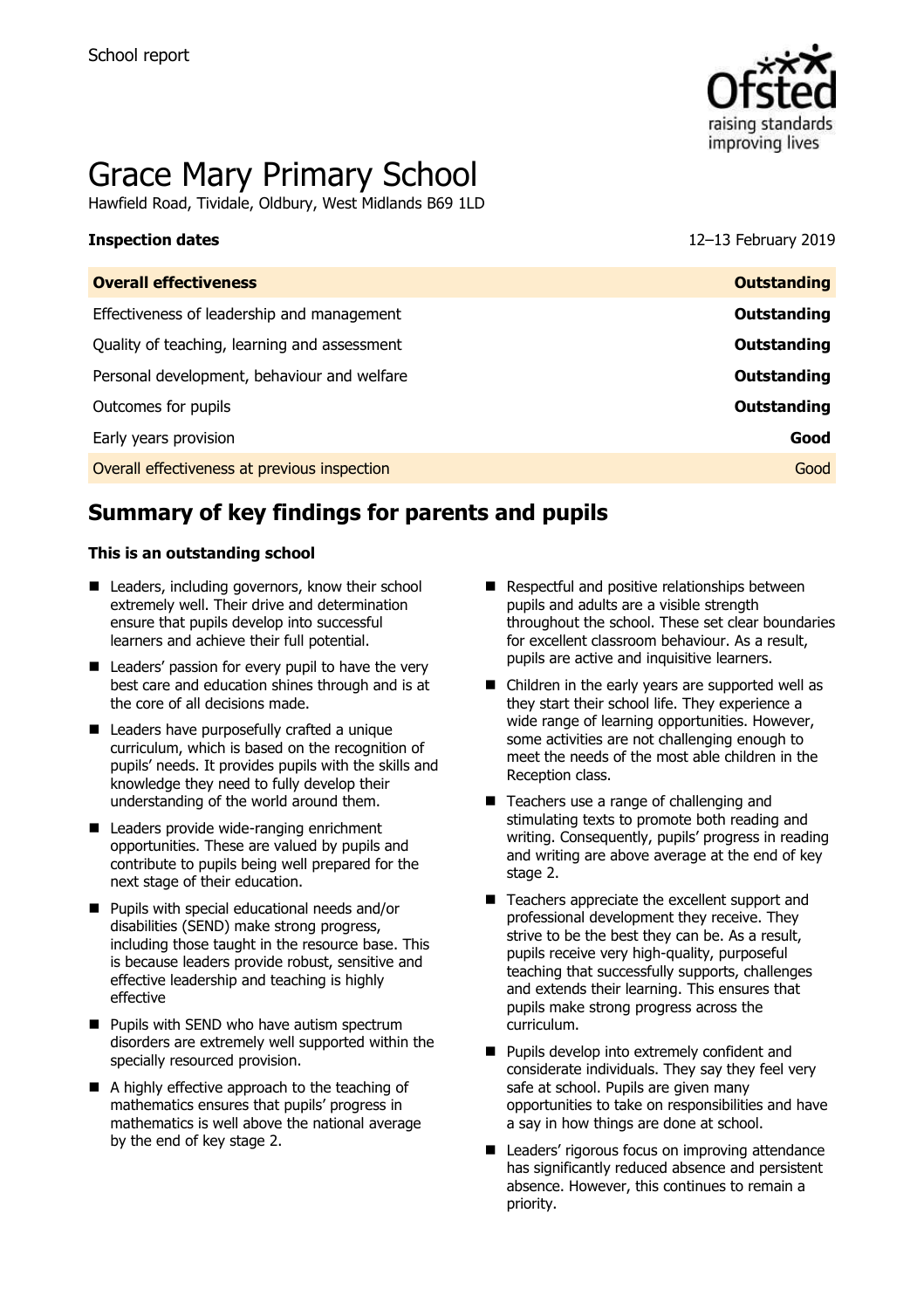

# **Full report**

### **What does the school need to do to improve further?**

- **Further refine and fully embed the arrangements for monitoring attendance so that** absence and persistent absence continue to reduce.
- **Ensure that staff in the Reception class consistently challenge the most able children** by:
	- using effective questioning to support and develop learning
	- planning activities with sufficient challenge.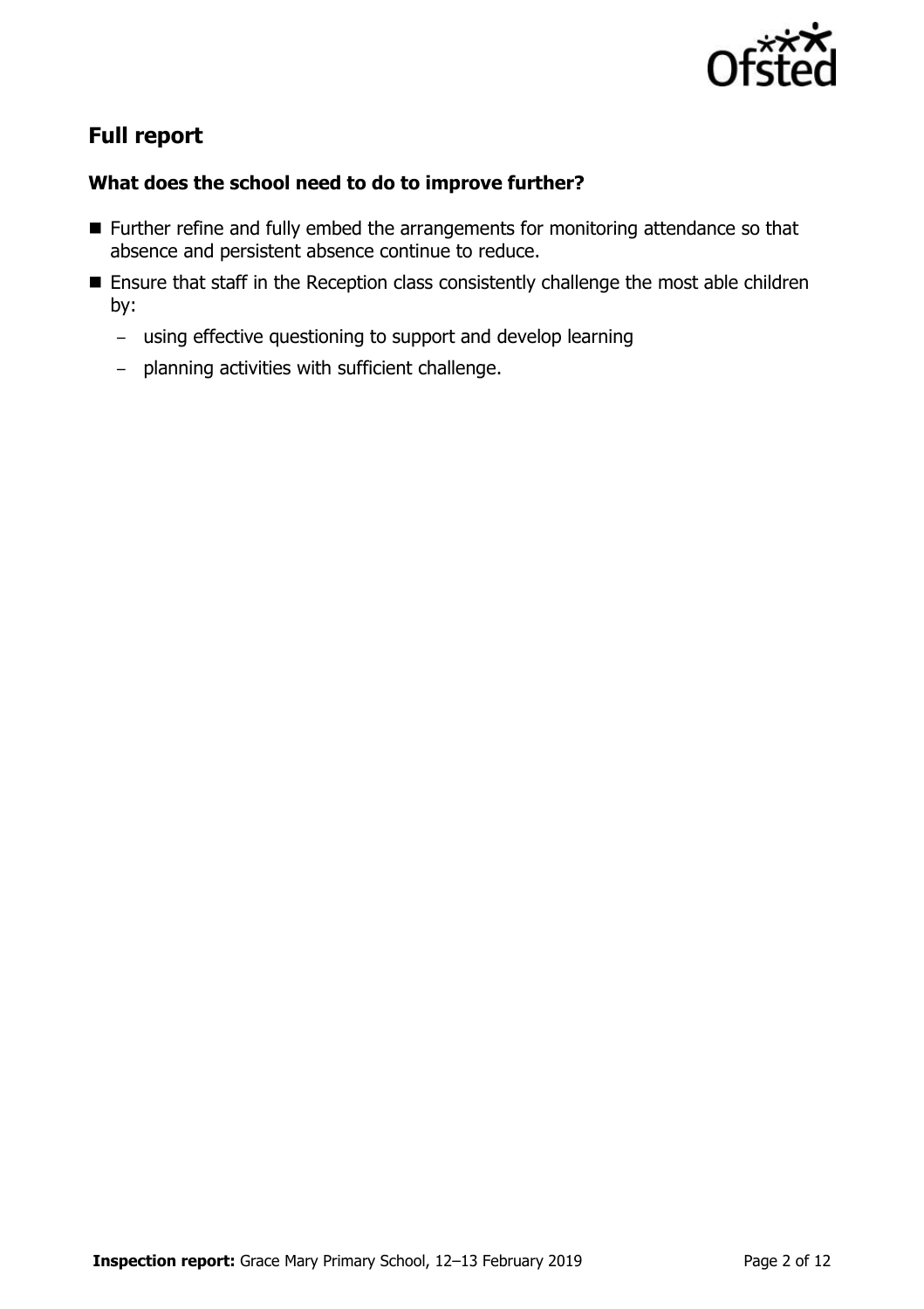

# **Inspection judgements**

### **Effectiveness of leadership and management COULDER COULDER OUTSTANDING**

- Leaders have created a passionate team of staff who are proud to be members of Grace Mary Primary School. Leaders, governors and staff share a deep understanding of the 'Grace Mary way' of teaching and learning. Staff have high expectations of pupils. Pupils understand these expectations and rise to meet them.
- Leaders do not see problems; they seek solutions. They research, discuss and develop ideas and systems that are right for the pupils in their school. Leaders' attention to detail leads to high outcomes for pupils, both personally and academically. As a result, pupils make exceptional progress and develop into confident and articulate individuals.
- Teachers benefit from high-quality professional development. Leaders model best practice, provide coaching and teach alongside staff to refine teaching skills. They respond swiftly to what their checks on teaching show. Teachers value the variety of approaches taken, the good level of support and the challenge given. Staff say: 'Senior leaders don't expect us to do anything they can't do themselves.'
- A higher than average proportion of disadvantaged pupils attend the school. Leaders analyse a range of information about their barriers to learning. They use this information to ensure that pupils get the precise support they need to thrive. Pupils experience a range of enrichment activities to help them develop socially and academically. This enables disadvantaged pupils to make excellent progress in reading, writing and mathematics.
- Leaders use the primary physical education (PE) and sport premium effectively to provide pupils with a wide range of activities to improve their physical health and wellbeing. Pupils have opportunities to develop their fitness and to experience a variety of sports. Leaders provide workshops for families to help them to support their children's health and well-being at home.
- The school is highly inclusive. Leadership of provision for pupils with SEND, both within the specialised resource provision and the mainstream school, is very effective. Leaders and staff demonstrate passion and determination for each individual pupil to access a high-quality education. Assessments clearly identify the most appropriate provision and support for pupils with SEND. The effective use of these assessed pathways helps individuals to learn in a safe space at a pace that is right for them. Leaders monitor the use of additional support and funding closely to ensure that there is a positive impact. As a result, pupils with SEND make strong progress.
- **Provision to promote pupils' spiritual, moral, social and cultural development is** excellent. Pupils and staff attach a high importance to the 'Healthy Minds, Happy Me' programme. Pupils talk about this with enthusiasm and reflect on previous learning about friendships, managing feelings, being the best they can be and how to cope when things go wrong.
- Leaders are extremely knowledgeable about individual pupils. They have a strong understanding of their starting points and any difficulties they may have. They use this information to design a stimulating curriculum that embeds basic skills and extends and deepens what pupils know and understand about the world. For example, there are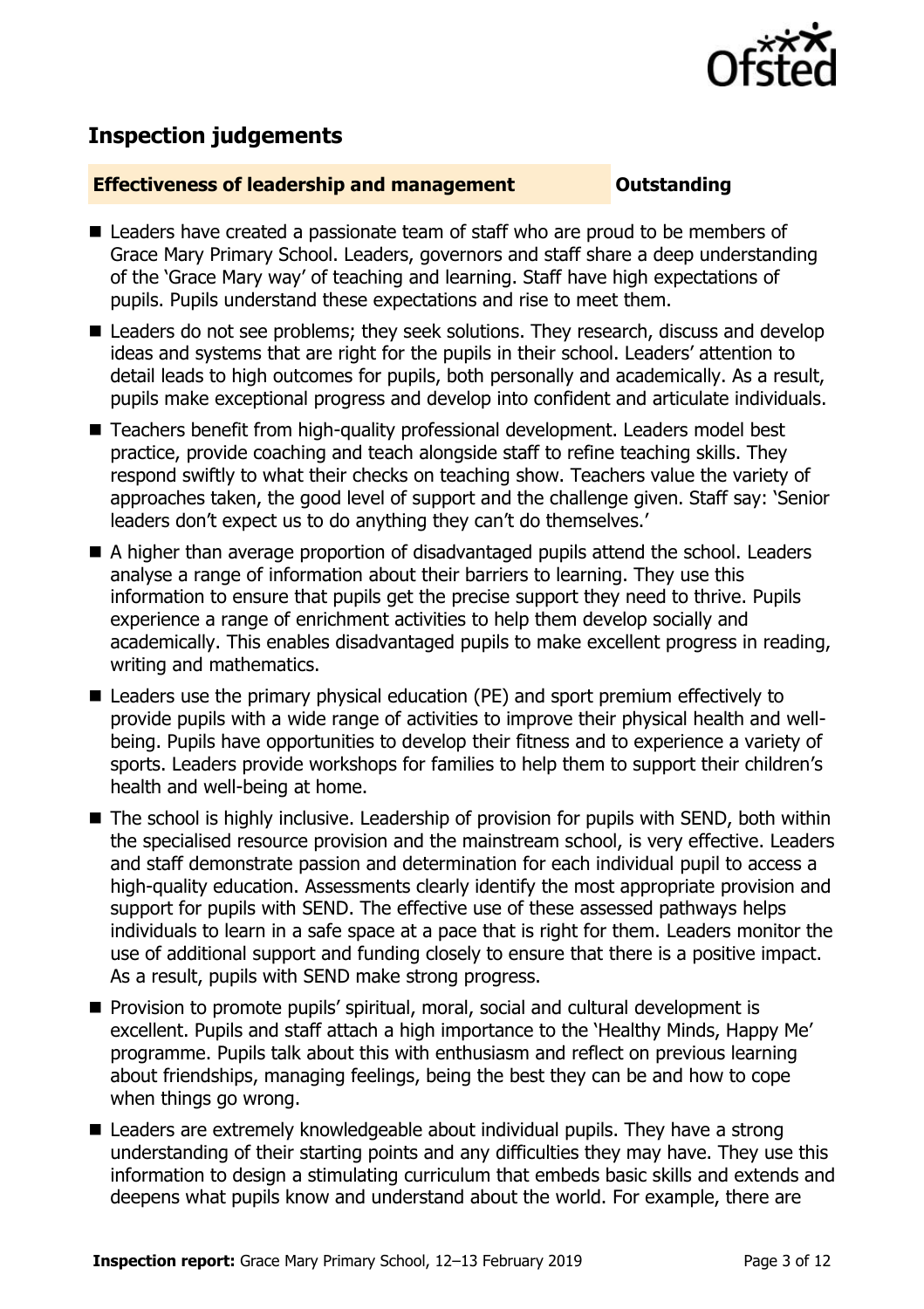

visits to a range of different places of worship. These visits help pupils to develop a thoughtful and reflective understanding of equality and diversity. Pupils develop a sense of self within their school, their community, Great Britain and the wider world. This prepares pupils well for life in modern Britain.

- Leaders plan a wide range of trips and visitors to broaden pupils' horizons. These wellplanned activities successfully extend their knowledge and life-experiences. Pupils appreciate these opportunities, especially the residential visits in Year 2 and Years 5 and 6. Leaders ensure that trips and visitors link closely with the topics that pupils are learning about. They stimulate pupils' imagination, which supports pupils' learning back in school.
- Together, the headteacher and deputy headteacher coach and mentor other leaders in the school. They ensure that their same high expectations are shared. Middle leaders drive developments in their subject areas with the same enthusiasm. Strong leadership in English and mathematics has been instrumental in driving up standards. Roles, responsibilities and lines of accountability are clearly understood by teachers and support staff.
- Subject leaders know the strengths and areas for improvement in their areas of responsibility well. Highly successful partnerships exist between leaders and they seek and make relevant links across subjects. Subject leaders ensure that pupils' knowledge, understanding and skills build progressively over time. They support teachers to plan learning in a structured and sequential way. This helps pupils to develop a deep understanding of the topics they study. The unique 'Grace Mary way' shines through pupils' learning across the curriculum.
- Leaders keep staff well-being at the forefront of their minds. Staff value the investment in their health and well-being. Staff say that leaders continually help to support a manageable workload for staff. This allows staff the time to invest in bringing learning alive to help pupils make excellent progress.

### **Governance of the school**

- Governors recognise the difference that leaders make to the life chances of the pupils in the school. They are highly committed to sustaining the continued success of the school while remaining absolutely inclusive and ensuring that everyone is cared for and looked after.
- Governors use their individual blend of skills and experience to support and challenge leaders. They are effective in holding leaders to account about all aspects of the school's work.
- Governors scrutinise a wide range of information in a way that deepens their understanding of the strengths and weaknesses of the school. They appreciate the transparency, clarity and simplicity with which information is presented. They are confident to question and challenge leaders on a range of matters. Governors are tenacious in following through a challenge until they are satisfied with the response.
- Governors particularly value the opportunity to work with teachers and subject leaders. They understand the rationale behind the development of the wider curriculum because they have worked closely with staff. Governors undertake a range of monitoring and evaluation activities, including link governor visits. This enables them to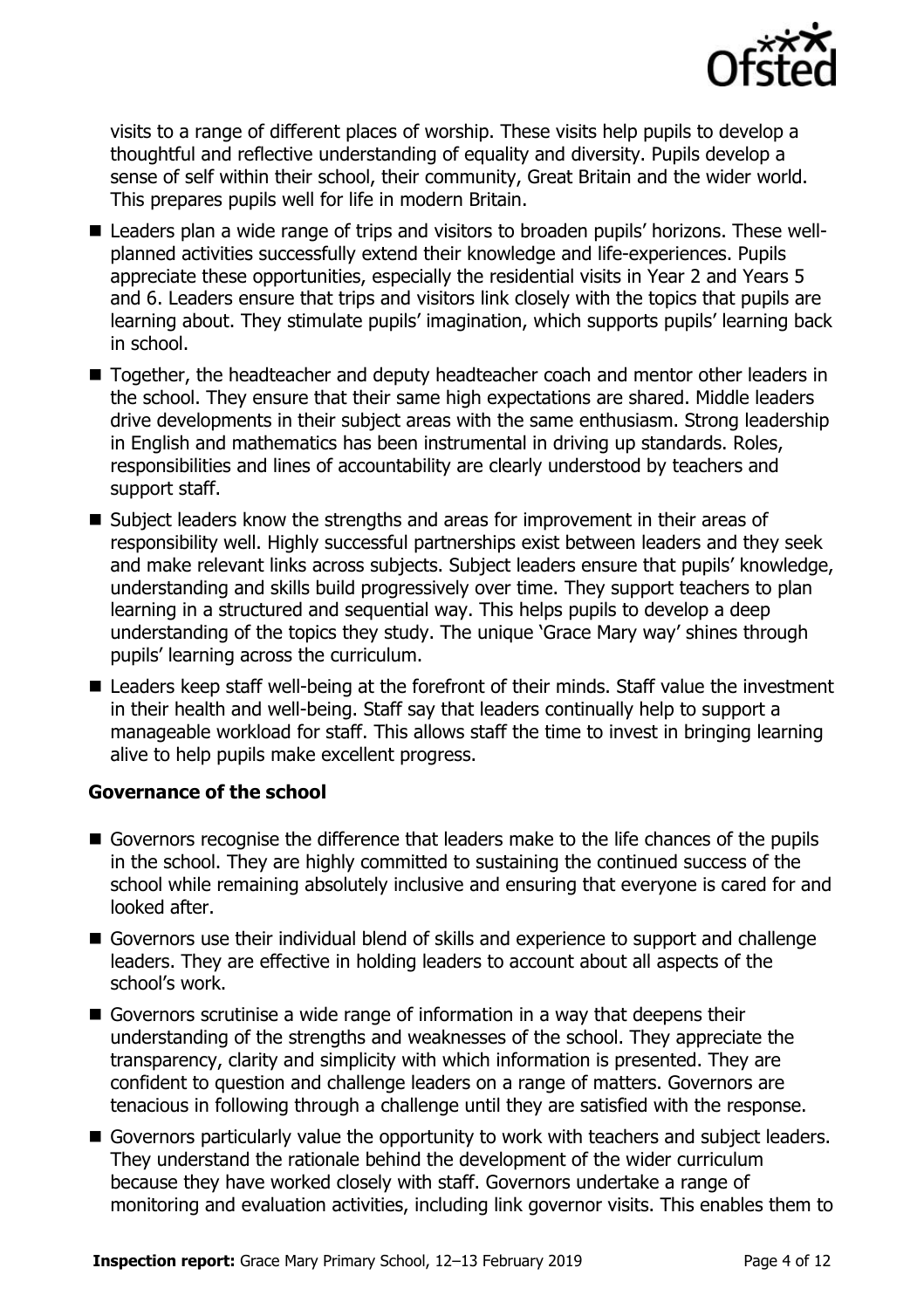

have a first-hand understanding of the work of the school.

### **Safeguarding**

- The arrangements for safeguarding are effective.
- Leaders have established a strong safeguarding culture which ensures that everyone understands their responsibility for keeping children safe and promoting their welfare.
- Checks on staff and visitors are carried out correctly. Record-keeping by leaders and office staff is organised and all information is kept securely.
- Staff receive regular and appropriate training in safeguarding matters. As a result, they know the signs of different types of abuse and are clear about how to report any concerns they have, using the school's agreed procedures.
- Induction procedures include appropriate safeguarding training and the sharing of information. New members of staff are clear in their responsibilities around safeguarding and understand the procedures outlined in the safeguarding policy.
- **Pupils feel very safe in school. They say that adults look after them well. Pupils develop** a strong understanding of how to stay safe through the school's 'Healthy Minds, Happy Me' programme. Pupils say that they trust adults to support them when they need a little extra help and they are clear on the benefits of being able to talk to someone when they have any worries or concerns.

### **Quality of teaching, learning and assessment Outstanding**

- Teachers share a passion for learning with their pupils. Pupils work cooperatively in a mature manner. They confidently try out ideas, share their thinking and use these to deepen their understanding. Teachers encourage pupils to ask questions of each other and to challenge their peers to refine their thinking. Teachers also challenge and question pupils very effectively to check their understanding. As a result, pupils use communication exceptionally well to move their thinking and learning forward.
- Teachers develop pupils' subject-specific terminology very well. Verbal and written communication is central to all learning and every opportunity is seized to develop pupils' vocabulary. Teachers model language accurately and provide appropriate simplified explanations of challenging words when needed. They make regular and relevant links to real-life contexts that pupils are familiar with. This results in pupils responding to and meeting the very high expectations set by teachers to engage and communicate at a deep and meaningful level.
- Teaching assistants make a valuable contribution to pupils' learning. They work in close partnership with the teachers to plan and provide individually tailored support to pupils, including those with SEND within the specialised resource provision and in the mainstream school.
- $\blacksquare$  Phonics is taught in a systematic but lively way which ensures that pupils progress swiftly through the phonics programme. Staff's unwavering dedication to challenge and extend pupils' application of phonics is impressive. This ensures that pupils develop strong decoding skills which they enjoy applying in their reading and writing.
- Teachers have a systematic approach to teaching both reading and writing. They make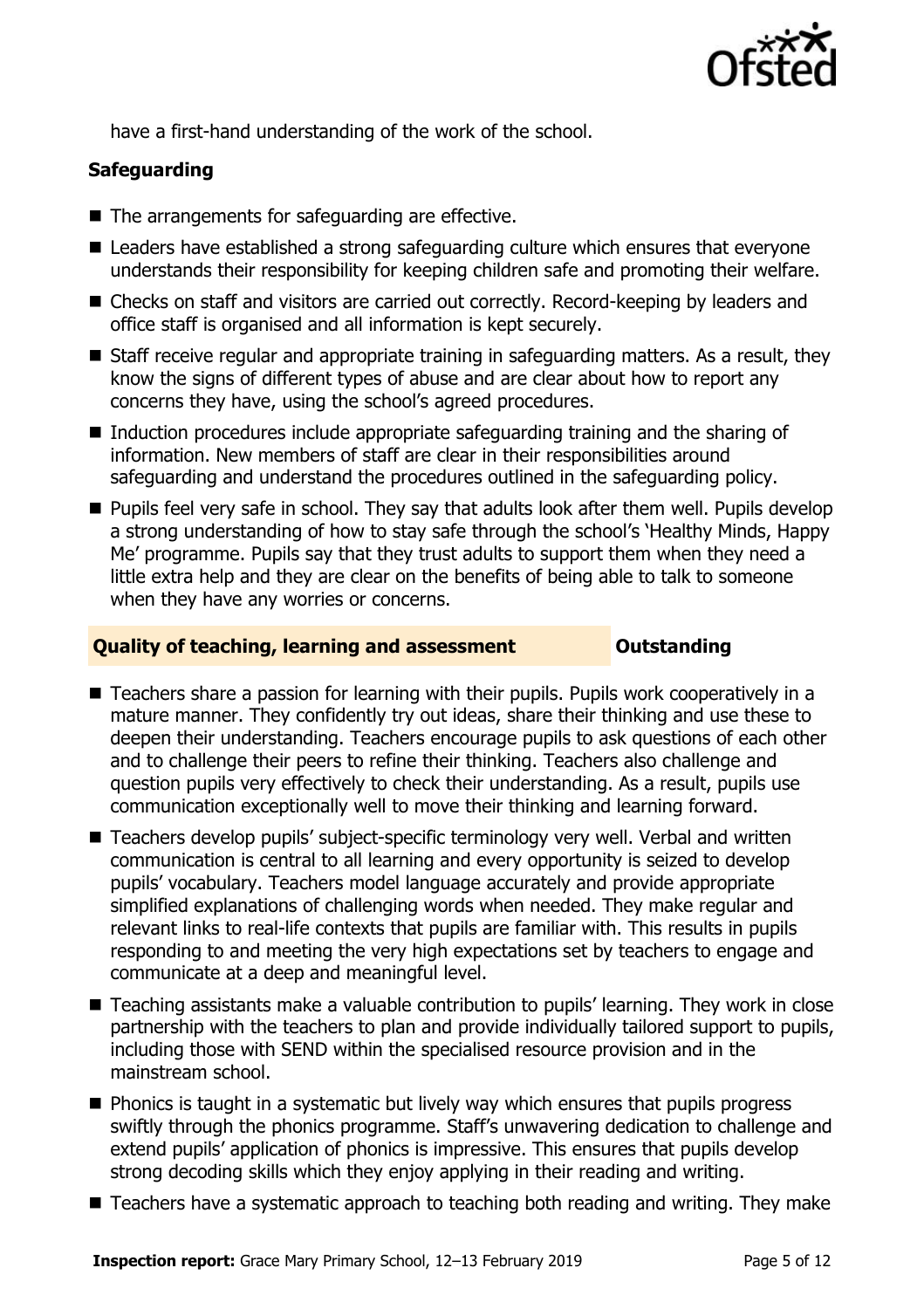

the links between reading and writing visible and meaningful to pupils. Consequently, pupils read challenging texts with understanding; their writing is expressive and shows a sense of the reader.

- Teachers are highly effective at choosing challenging texts and using these texts skilfully within English lessons and throughout the wider curriculum. This provides pupils with regular opportunities to read with understanding and to develop and extend their vocabulary.
- **Pupils apply accurate grammar, punctuation and spelling in their writing. Teachers plan** high-quality, purposeful opportunities for pupils to write at length, both in English and across a wide range of subjects. Pupils' writing is also developed as a tool for reasoning, justifying and explaining. Pupils use what they know about different genres and their impressive vocabulary to write well presented, sophisticated pieces.
- Teachers check pupils' progress carefully. They use the information they collect to plan activities that match pupils' needs and abilities closely. Teachers are quick to identify and address pupils' misconceptions. This further supports the excellent progress pupils make.

### **Personal development, behaviour and welfare <b>COUTS** Outstanding

### **Personal development and welfare**

- The school's work to promote pupils' personal development and welfare is outstanding.
- **Pupils are polite, courteous and respectful. There is a mutual and deep respect** between pupils and adults, and pupils and their peers. This is demonstrated within the classroom and at playtimes. Pupils say they feel safe, and most parents and carers who responded to Ofsted's online survey, Parent View, agreed.
- **Pupils take their roles of responsibility very seriously. Pupil voice is intrinsic in planning** for both academic achievement and personal well-being. Pupils explain how the curriculum could be made better by saying what is good, how well they take it in and what they enjoy. They say, 'Pupil voice can make things better for you.' They know that their ideas and suggestions will be acted upon.
- **Pupils are tremendously proud of their school and take pride in their work. Presentation** across all subjects is of a high standard. Pupils relish opportunities to talk to visitors and show themselves to be inquisitive learners who enjoy asking questions and sharing what they know.
- **Pupils have many opportunities to learn the skills they need to develop their emotional** well-being, build their resilience and manage life's challenges. Pupils are clear about how their school's 'Golden Values' link to their development as individuals. Older pupils understand the things you need to know to be able to communicate on the internet or via text safely. As a result, pupils understand their responsibilities in keeping safe, both in the real and the virtual worlds. They are well informed about how to raise concerns and know that they can contact people inside school or at external organisations if they are worried about anything.
- Leaders work tirelessly to involve and engage families in supporting their children to keep safe and healthy. Workshops on e-safety and healthy cooking sessions for the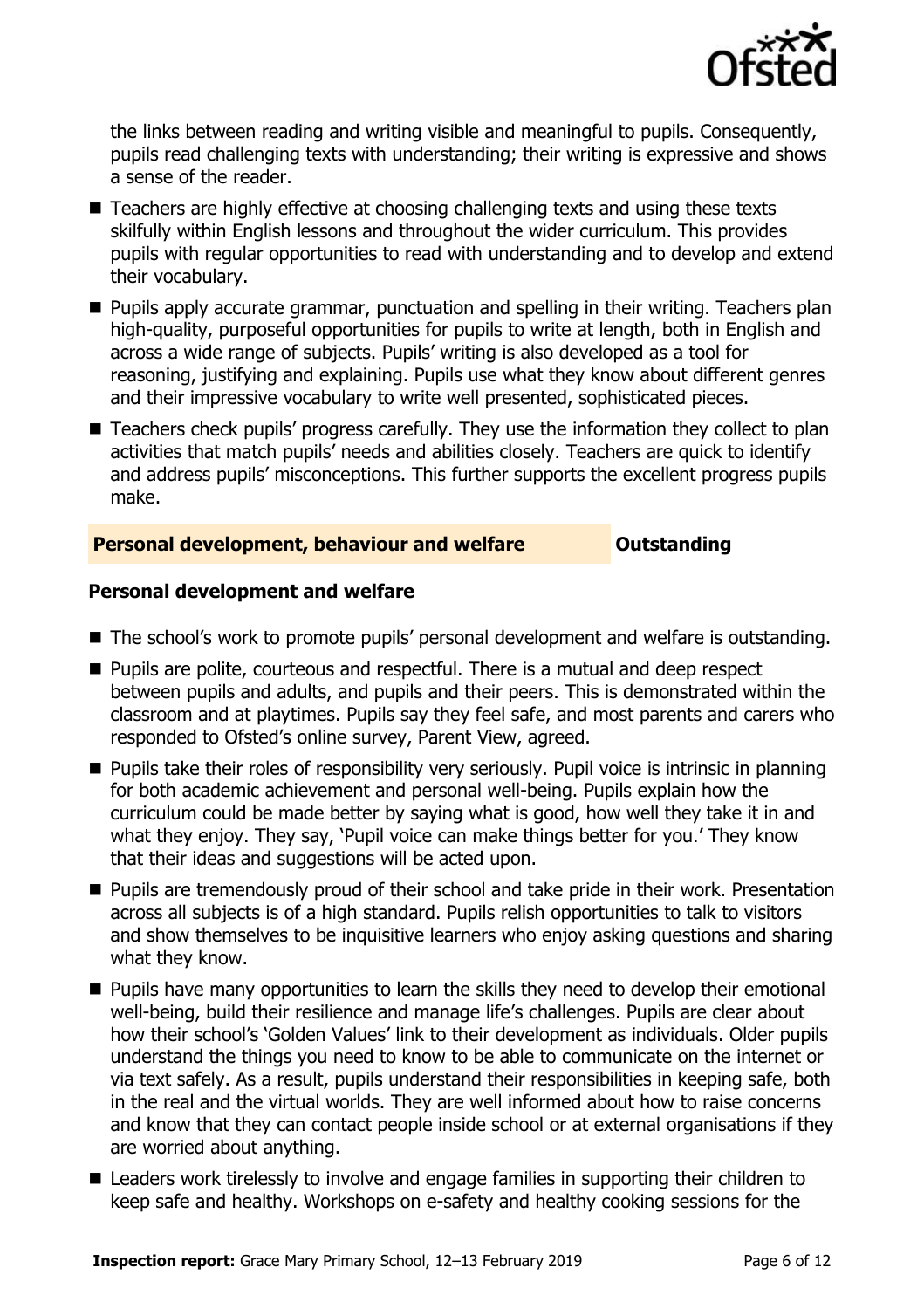

family have been well attended and emphasise how leaders take their role within their community seriously.

- The school's breakfast club provides a safe and welcoming start to the day. Pupils attend for a variety of reasons and, for some, the care and individual attention that they get supports a smooth transition into school and the start of their school day.
- **Pupils with individual needs in the resource base are sensitively supported to develop** independence and understanding of safety. Staff expertise is drawn upon to support individual development. They are unwavering in their commitment to providing these pupils with the personal skills that will help them to have some independence within their life.
- Parents of pupils who attend the resource base acknowledge the significant difference the positive partnership with leaders and staff makes. Leaders are skilled at supporting pupils and their families to be ready for the next stage of their education. They help families to recognise and value the uniqueness of their child and the provision that may best meet their educational and pastoral needs.

### **Behaviour**

- $\blacksquare$  The behaviour of pupils is outstanding.
- $\blacksquare$  Pupils conduct themselves very well within lessons and around the school. They concentrate well in lessons and are confident and responsive learners who successfully complete the tasks that they have been given.
- The organisation of the playground into clearly defined sections helps pupils to make individual choices of what to play with. Routines such as a rota for the outdoor gym equipment, first aid stations and staggered playtimes are established. These help pupils to behave responsibly and feel safe. Pupils enjoy the range of equipment on offer and use the extensive outdoor gym equipment sensibly.
- **Pupils say there is no bullying and have confidence that it would be dealt with by adults** if it did occur. Pupils recognise that bullying happens in different ways. They are clear that 'consequence cards' have a distinct purpose and firmly state that 'Consequence cards hardly ever happen.'
- **Pupils have a deep understanding of the school's behaviour policy. They talk about the** systems for supporting behaviour very precisely. They particularly enjoy earning 'golden tokens' in recognition of achievement and appreciate that leaders recognise and value their hard work.
- Leaders rigorously monitor pupils' attendance. Leaders implement procedures swiftly, including phone calls or texts on the first day of absence, carrying out home visits for vulnerable pupils and contacting schools where siblings attend. Internal initiatives such as free 'Kidz club' places, staggered entry, magic breakfasts and nurture time with an adult at the start of the school day are engaging specific groups of pupils. Leaders work closely with families and external agencies to provide additional support where needed. These robust and rigorous systems have improved attendance and reduced persistent absence. However, absence and persistent absence remain above the national averages.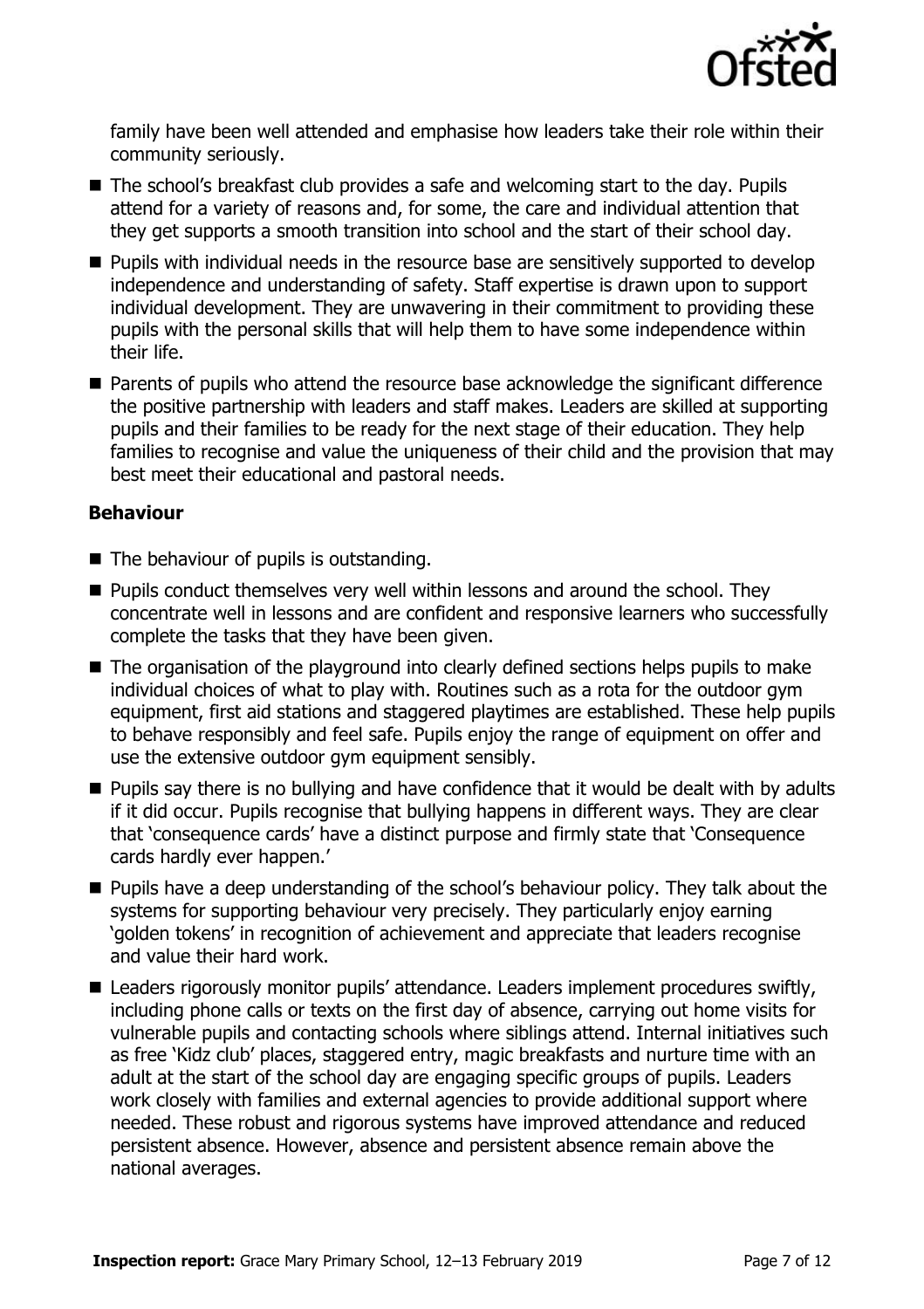

### **Outcomes for pupils Outstanding**

- Leaders make regular checks on pupils' progress. Leaders, teachers and the leader of special educational needs use 'pupil progress meetings' to swiftly identify pupils who are falling behind in their learning. They provide prompt, carefully targeted support to enable these pupils to catch up. As a result, all groups of pupils make strong progress over time.
- Most children enter the school with skills and knowledge below those typical for their age. By the time they leave the Reception Year, the majority of children have caught up with their peers nationally. Pupils make outstanding progress as they move through the school.
- $\blacksquare$  The proportion of Year 1 pupils who achieve the required standard in the phonics screening check has improved strongly over time. The proportion that achieved the required standard in 2018 was significantly above the national average.
- $\blacksquare$  In 2018, the proportion of pupils reaching the expected standard in reading, writing and mathematics at the end of key stage 1 was in line with the national average, as was the proportion that were working at greater depth. Pupils' books demonstrate that pupils who are currently in key stage 1 are making excellent progress.
- **Pupils' progress by the end of key stage 2 in 2018 was above the national average in** writing and well above the national average in reading and mathematics. For the two years prior to 2018, progress was well above national average in reading, writing and mathematics. Work in current pupils' books shows that this strong performance is being maintained.
- Disadvantaged pupils receive valuable support which enables them to make substantial and sustained progress over time. Leaders and teachers ensure that the building blocks and early concepts for phonics, vocabulary, reading, writing and mathematics are secure. By the end of key stage 2 in 2018, disadvantaged pupils' progress in reading and writing was in the top 20% of schools nationally. Their progress in mathematics was in the highest 10% of schools nationally.
- **Pupils with SEND make excellent progress, both in the main school and the resource** base. This is because leaders ensure that teaching meets these pupils' needs closely. Well-trained staff provide skilful support and careful use is made of additional funding to address individual pupils' barriers to learning. Pupils in the resource base make strong progress in their personal and social skills. They grow in independence, which means that they are also well prepared for the next stage of their education.
- **Pupils achieve very well in a wide range of subjects. This is because lessons provide** pupils with opportunities to develop their skills fully and build on prior learning and knowledge. They are well prepared for their next stage of education.

### **Early years provision Good Good**

- Staff develop strong partnerships with parents as children enter Nursery. As a result, children settle quickly and are keen to come to school.
- Leaders have an accurate understanding of the strengths and weaknesses in the early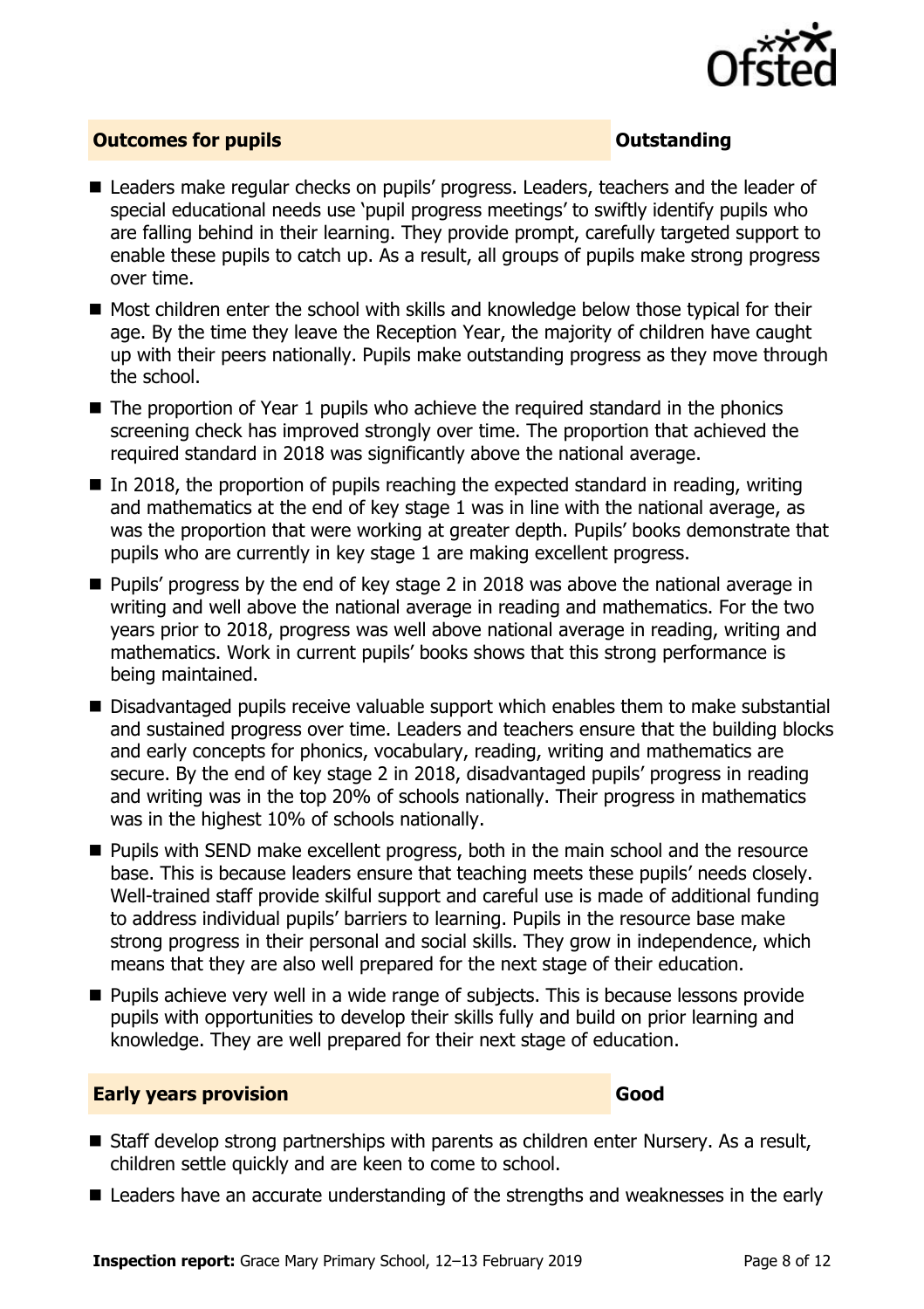

years provision. This is because they make regular checks on teaching and children's progress. Leaders use this information to devise action plans based on the areas for development identified. As a result, improvements are being driven forward in developing the learning environment, securing children's ability to choose their own activity and enhancing children's writing skills.

- Safeguarding is effective. All statutory welfare requirements are met. Adults understand and follow school procedures. Appropriate staff ratios are adhered to. The early years environments are safe, well organised and promote independence. The pastoral care of the children is a high priority.
- Teachers usually plan activities that meet children's needs closely. Activities include focused teaching times as well as opportunities for children to follow their interests. Staff's observations capture children's voice well and these are used to inform the planning of future activities. When planning, staff pay attention to children's interests, which helps children to engage well across all areas of learning.
- $\blacksquare$  However, some activities in the Reception class are not challenging enough for the most able children. Occasionally, staff's questioning and interactions with pupils do not fully support and develop children's learning. As a result, some children do not consistently make the progress of which they are capable.
- Language and vocabulary development are central to all activities within the Nursery class. This emphasis on language development continues as children move through Nursery and into Reception. Staff model spoken English well, and they encourage the children to respond in full sentences. As a result, children become confident at engaging in conversation with each other, staff and visitors.
- Children are happy and well looked after in the early years. Staff encourage children to behave well and to become increasingly independent learners. Children learn how to manage risk effectively. Children develop secure attachments, confidence, independence and good communication skills that successfully prepare them for Year 1.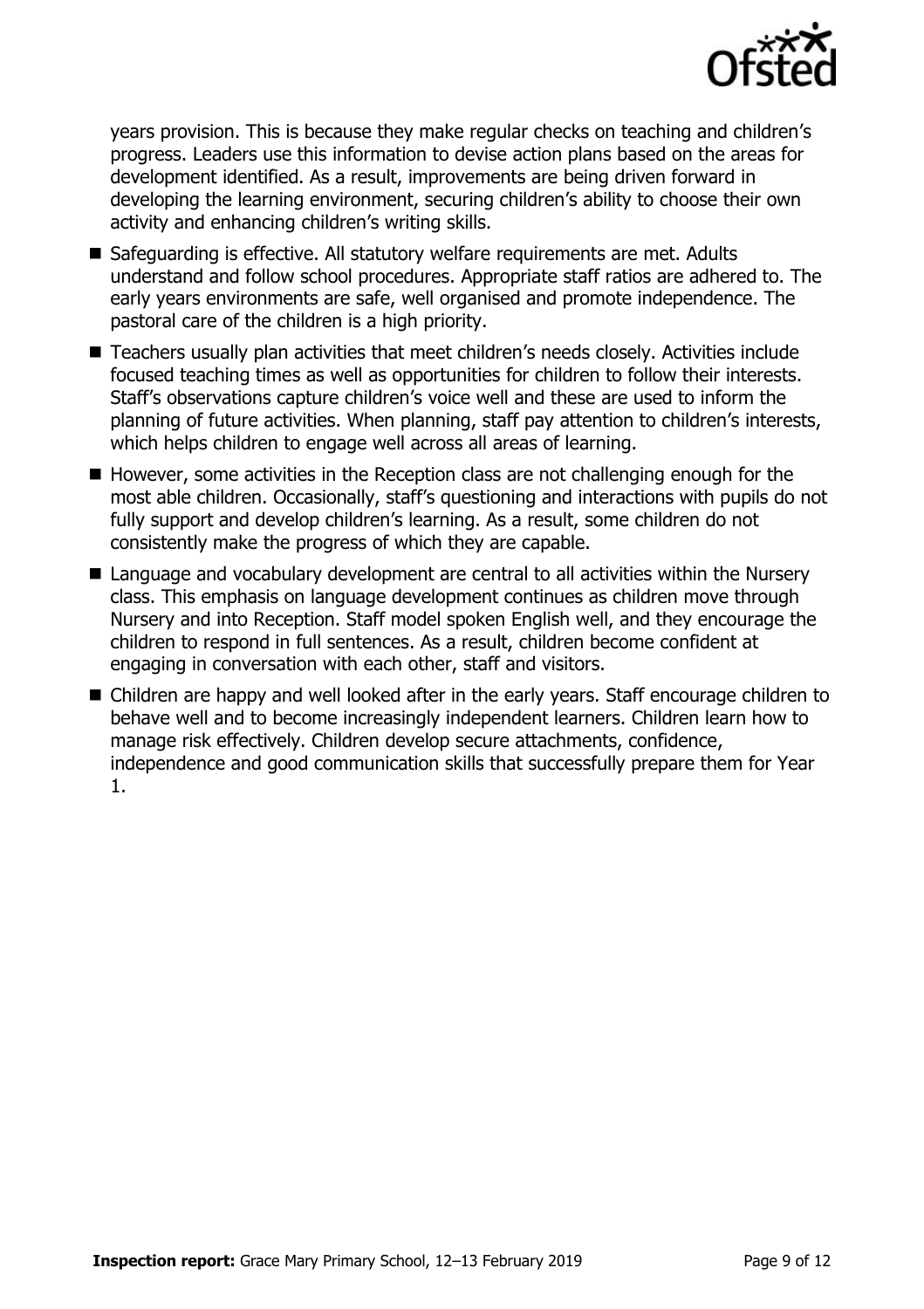

# **School details**

| Unique reference number | 103945   |
|-------------------------|----------|
| Local authority         | Sandwell |
| Inspection number       | 10058497 |

This inspection of the school was carried out under section 5 of the Education Act 2005.

| Type of school                      | Primary                          |
|-------------------------------------|----------------------------------|
| School category                     | Community                        |
| Age range of pupils                 | 3 to 11                          |
| <b>Gender of pupils</b>             | Mixed                            |
| Number of pupils on the school roll | 284                              |
| Appropriate authority               | The governing body               |
| Chair                               | Kathy Ross                       |
| <b>Headteacher</b>                  | <b>Clare Sturmey</b>             |
| Telephone number                    | 01384 255910                     |
| Website                             | www.gracemary.co.uk/             |
| Email address                       | office@gracemary.sandwell.sch.uk |
| Date of previous inspection         | 20 March 2018                    |

### **Information about this school**

- The school is larger than the average-sized primary school.
- The early years is made up of a Nursery class and a Reception class. The school has two Year 6 classes and one class in each of the other year groups.
- The proportion of disadvantaged pupils supported through the pupil premium is much higher than average.
- Most pupils are from a White British background.
- The proportion of pupils with support for SEND is above average. The proportion of pupils supported through an education, health and care plan is much higher than average.
- The school has a specially resourced provision for pupils with autism spectrum disorder.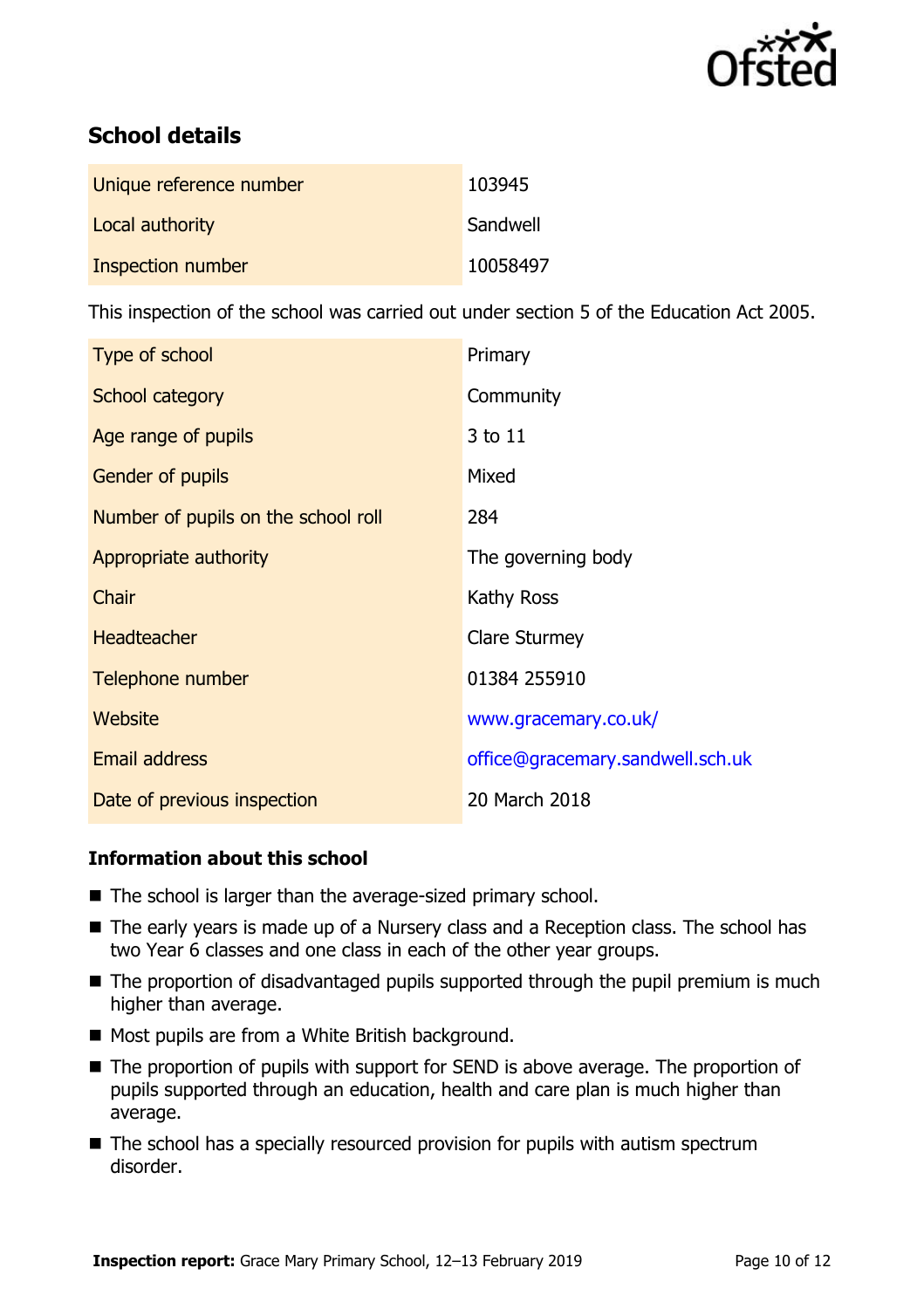

# **Information about this inspection**

- Inspectors observed teaching and learning across all year groups. Some of the observations were carried out jointly with the headteacher and deputy headteacher. Inspectors undertook a detailed scrutiny of pupils' work across a range of subjects alongside school leaders.
- Inspectors held meetings with the headteacher, senior and middle leaders and leaders of the provision for pupils with SEND.
- The lead inspector met with the chair of the governing body and two other governors and a representative from the local authority, who is the school's improvement adviser.
- **Inspectors talked with pupils informally at playtimes, visited the dining hall at lunchtime** and observed pupils' movements around the school. A formal meeting also took place with pupils.
- Inspectors looked at behaviour at the start of the school day, during lessons and during breaktimes and lunchtimes.
- An inspector listened to pupils read and talked to them about the books they enjoyed and those that they are currently reading.
- An inspector observed the breakfast club and spoke to pupils who were attending.
- Inspectors spoke with parents at the start of the school day. They took account of the 48 responses to Ofsted's online parental questionnaire, Parent View, and the 31 freetext responses. Additionally, they took account of the 18 responses to Ofsted's staff survey and the 23 responses to Ofsted's pupil survey.
- Inspectors examined a range of documents, including information about pupils' attendance, self-evaluation information, improvement plans, safeguarding records, curriculum planning and assessment records, minutes of governing body meetings and staff development records.

### **Inspection team**

| Kirsty Foulkes, lead inspector | Ofsted Inspector |
|--------------------------------|------------------|
| Janice Wood                    | Ofsted Inspector |
| <b>Amanda Clugston</b>         | Ofsted Inspector |